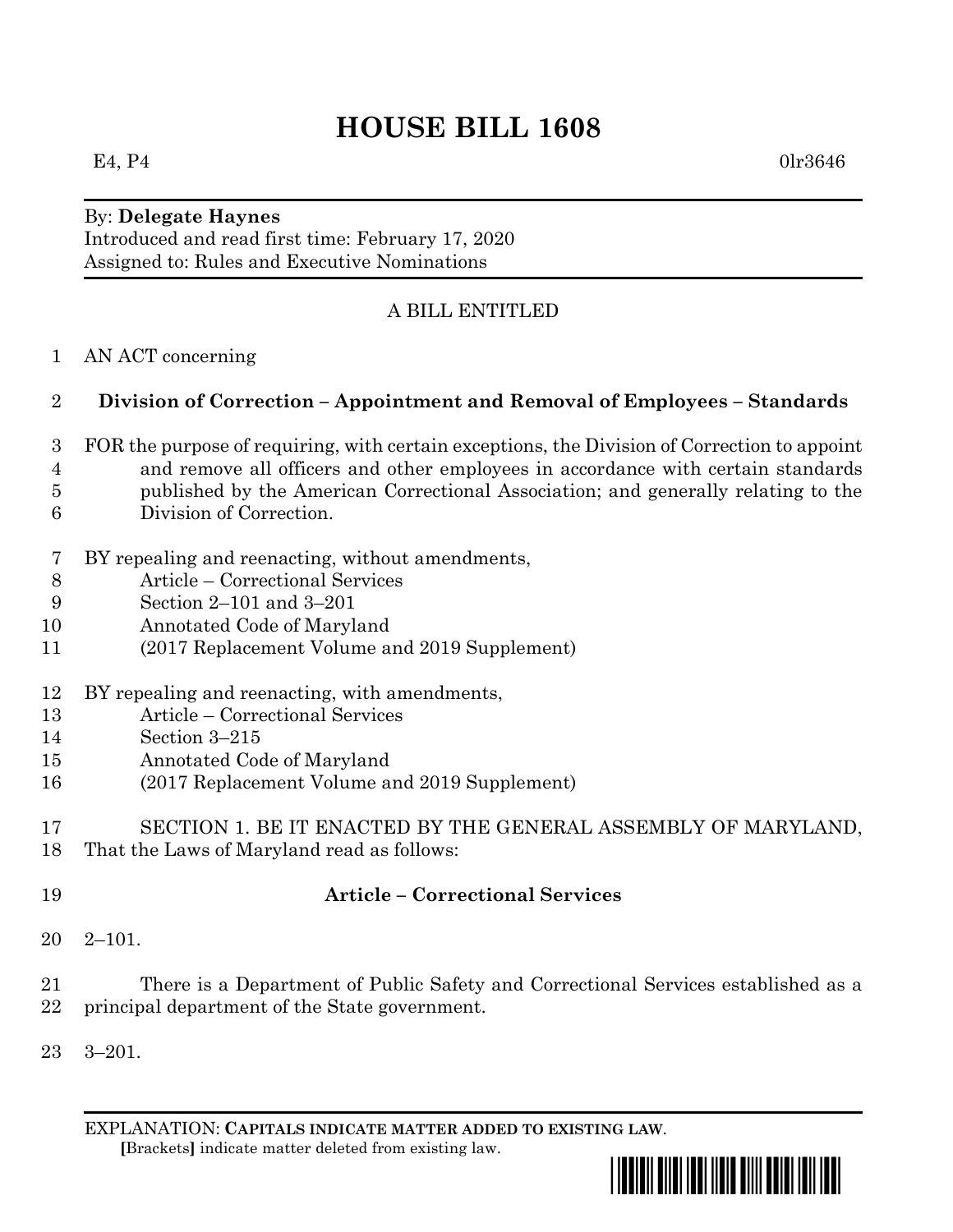| <b>HOUSE BILL 1608</b> |
|------------------------|
|                        |

There is a Division of Correction in the Department.

3–215.

 (a) In accordance with the State budget, the Division may appoint officers and other employees as necessary to operate the Division and its units efficiently and effectively.

 (b) (1) Except as otherwise provided in this subtitle, all officers and other employees of the Division shall be appointed and removed in accordance with the provisions of the State Personnel and Pensions Article.

 **(2) EXCEPT AS OTHERWISE PROVIDED IN THIS SUBTITLE OR THE STATE PERSONNEL AND PENSIONS ARTICLE, ALL OFFICERS AND OTHER EMPLOYEES OF THE DIVISION SHALL BE APPOINTED AND REMOVED IN ACCORDANCE WITH THE STANDARDS FOR STAFF RECRUITMENT AND DEVELOPMENT PUBLISHED BY THE AMERICAN CORRECTIONAL ASSOCIATION.**

 **[**(2)**] (3)** The following positions are in the executive service, the management service, or are special appointments of the skilled service or the professional service in the State Personnel Management System:

- (i) Commissioner;
- (ii) Deputy Commissioner;
- (iii) Assistant Commissioner;
- (iv) industries general manager;
- (v) warden;
- (vi) facility administrator; and
- (vii) assistant warden.

 **[**(3)**] (4)** (i) The warden of a correctional facility is the appointing officer for the officers and other employees of that facility.

26 (ii) The Commissioner is the appointing officer for the other officers and employees in the Division.

- (c) The Division may provide a dwelling for a warden.
- 29 (d) A warden may not receive any compensation or perquisite other than: